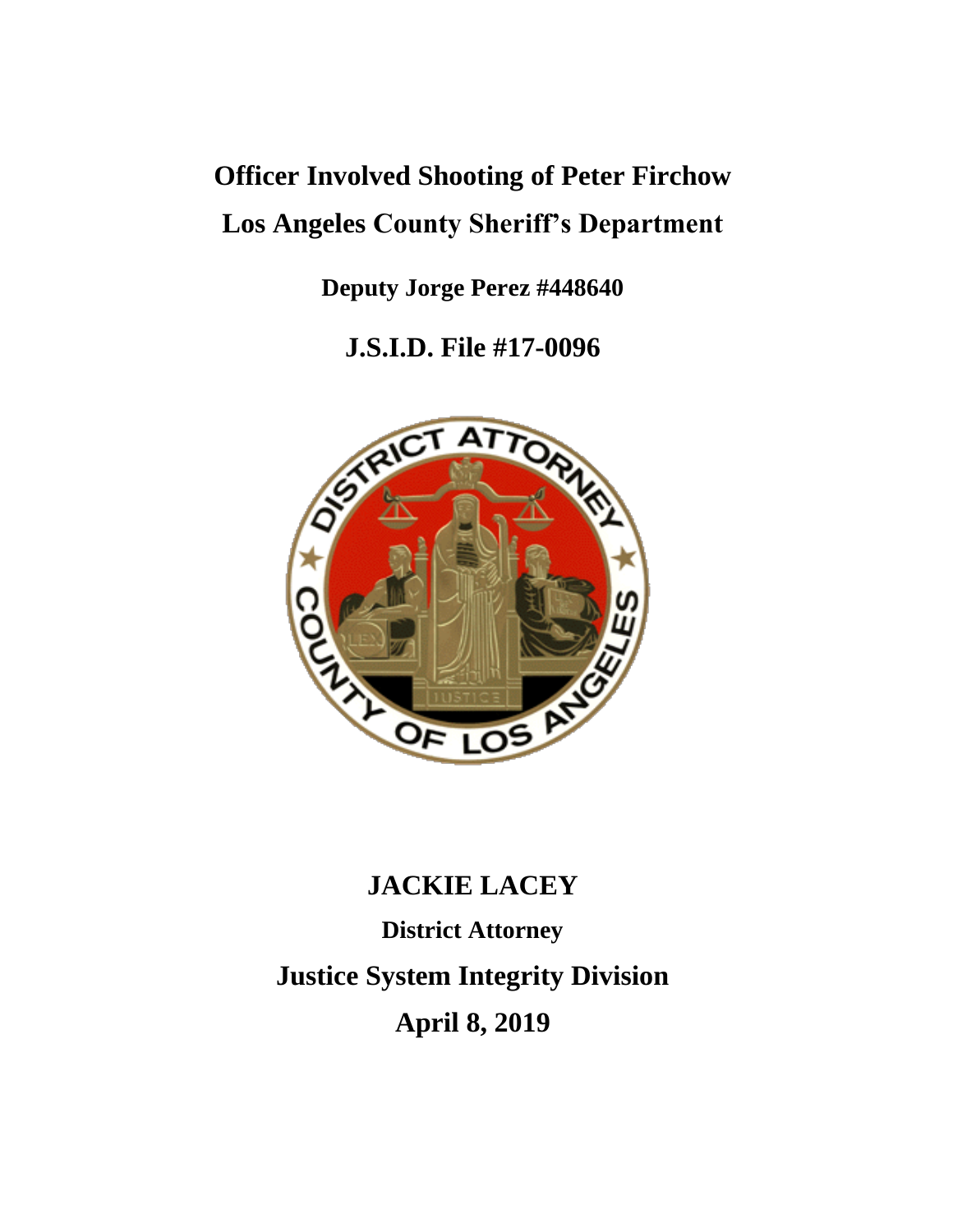#### **MEMORANDUM**

| TO:             | <b>CAPTAIN KENT WEGENER</b><br>Los Angeles County Sheriff's Department<br>Homicide Bureau<br>1 Cupania Circle<br>Monterey Park, California 91755 |
|-----------------|--------------------------------------------------------------------------------------------------------------------------------------------------|
| FROM:           | JUSTICE SYSTEM INTEGRITY DIVISION<br>Los Angeles County District Attorney's Office                                                               |
| <b>SUBJECT:</b> | <b>Officer Involved Shooting of Peter Firchow</b><br>J.S.I.D. File #17-0096<br>L.A.S.D. File #017-00705-6884-011                                 |
| DATE:           | April 8, 2019                                                                                                                                    |

The Justice System Integrity Division of the Los Angeles County District Attorney's Office has completed its review of the February 13, 2017, non-fatal shooting of Peter Firchow by Los Angeles County Sheriff's Department (LASD) Deputy Jorge Perez. We have concluded that Deputy Perez acted lawfully in self-defense.

The District Attorney's Command Center was notified of the shooting at approximately 4:28 p.m., on February 13, 2017. The District Attorney Response Team responded to the location. They were given a briefing regarding the circumstances surrounding the shooting and a walk-through of the scene by LASD Homicide Bureau Lieutenant Steve Jauch.

The following analysis is based on investigative reports, audio recordings, firearm analysis reports, photographic and video evidence, and witness statements submitted to this office by LASD Homicide Bureau Lieutenant Steve Jauch, Sergeant Richard Ruiz and Sergeant Marcelo Quintero. Perez's voluntary statement and preliminary hearing testimony, in the case number LA085398, was considered as part of this analysis.

### **FACTUAL ANALYSIS**

On February 13, 2017, at approximately 2:40 p.m., LASD Deputy Jorge Perez was in full uniform and was assigned to Transit Policing Division. He was working alone as a one-man unit. He was having lunch at Ay Papa Que Rico, a restaurant located at 7344 Van Nuys Boulevard, in the City of Los Angeles. Perez was seated alone inside the restaurant eating. His seat afforded him a view of the outside patio. He observed four young men walk into the patio area and sit at a table. Perez saw two of the men snort an unknown substance into their noses using a key ("key shot"). Perez got up from his booth and walked over to the window to get a closer view.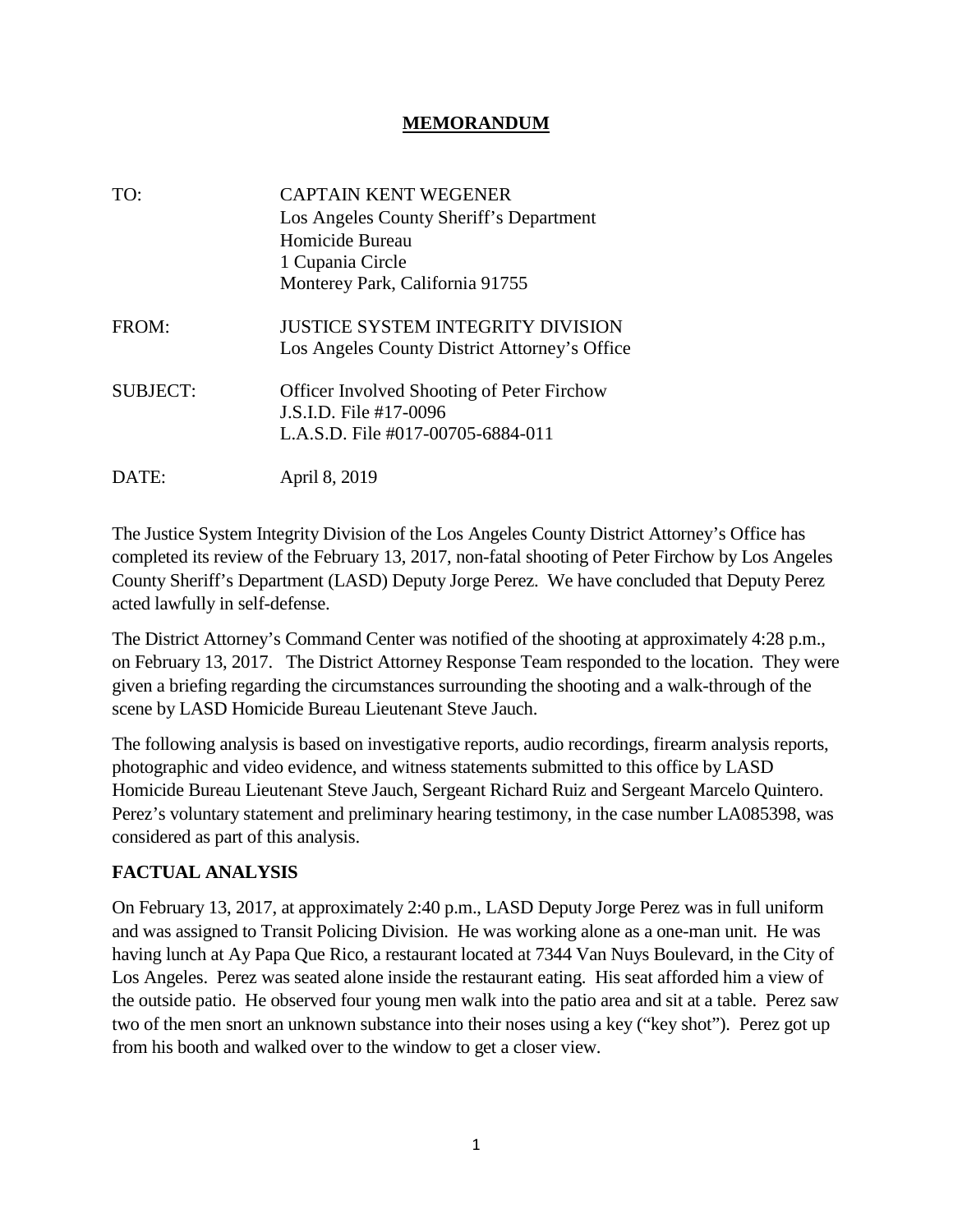The two men he saw snorting the substance got up, left the patio through an outside exit, and walked away. Perez walked out onto the patio to get the last two to leave.<sup>1</sup>

Perez approached the remaining two men, later identified as Christian Z. and Peter Firchow, and asked why they were on the patio without purchasing any food from the restaurant. Both Christian and Firchow said they were waiting for a ride. Perez asked them, "Who's got the dope?" Firchow told Christian, "Hey, just tell him you got it bro. Just fess up. Just tell him you got it." Perez then ordered Christian to get up and turn around. Perez removed several objects from Christian's pants pockets, including marijuana and pill bottles, and placed the items on an adjacent glass table. Perez ordered Christian to get on his knees on the ground facing away from him (Perez). Christian did so. Perez handcuffed him and turned his attention to Firchow.

Firchow stood up and made a call on his cell phone. Perez told Firchow to end the call. Firchow did so, then threw the phone onto an adjacent glass patio table. Perez ordered Firchow to put his hands behind his back. Firchow was facing Perez; he put his right hand into his right shorts pocket. Perez took hold of Firchow's left arm with his left hand and told Firchow to remove his right hand from his pocket. Perez unsnapped his holster, unsure if Firchow was going to comply. Firchow stated, "I'm dirty bro. I'm dirty." Perez did not know exactly what Firchow meant by that statement, but thought it possibly meant he had drugs on his person.

Perez, holding Firchow's left arm, tried to turn Firchow so he could place Firchow's arms behind his back to facilitate a pat-down for weapons. Perez felt Firchow tense up, resisting Perez's attempt to turn Firchow around. Firchow removed his right hand from his pocket and Perez saw that Firchow was holding a small handgun in his right hand. Firchow shifted his body to his right and simultaneously brought the gun up diagonally across his chest so that the muzzle was pointing toward Perez's upper body/head. Perez immediately let go of Firchow, unholstered his service weapon, took one to two steps back and to the right, and pointed the muzzle of his service weapon at Firchow, yelling, "Drop it! Drop the gun! Drop the gun!" Firchow did not comply with Perez's command to drop the gun. Firchow kept the muzzle of his gun pointed toward Perez and rotated to the right. Perez fired one round which struck Firchow in the lower right stomach area. Firchow dropped the gun as he fell to the ground. <sup>2</sup>

Perez provided a voluntary interview to Detectives Richard Ruiz and Marcelo Quintero. Perez stated to the detectives, as to the reason why he shot Firchow, "I thought he was going to shoot me." Perez also told the detectives that he did not know why Firchow did not shoot him, but that he definitely could have done so.

 $<sup>1</sup>$  A surveillance video recording within the interior of Ay Papa Que Rico restaurant shows Perez looking in the</sup> direction of the patio, standing up, walking to the exterior window next to the patio, then walking out of view, consistent with Perez's statement.

<sup>&</sup>lt;sup>2</sup> Firchow's handgun was later photographed where it lay on the ground next to the front of the building. Los Angeles Police Department Officers Dylan Wells and Jonathan Perez (no relation) responded to the deputy-involved shooting. Wells reported observing the handgun approximately three feet to the east of Firchow's legs as Firchow was moving his unhandcuffed arms. Wells reported that Jonathan Perez moved the handgun further east towards the wall, away from Firchow's reach, prior to handcuffing Firchow.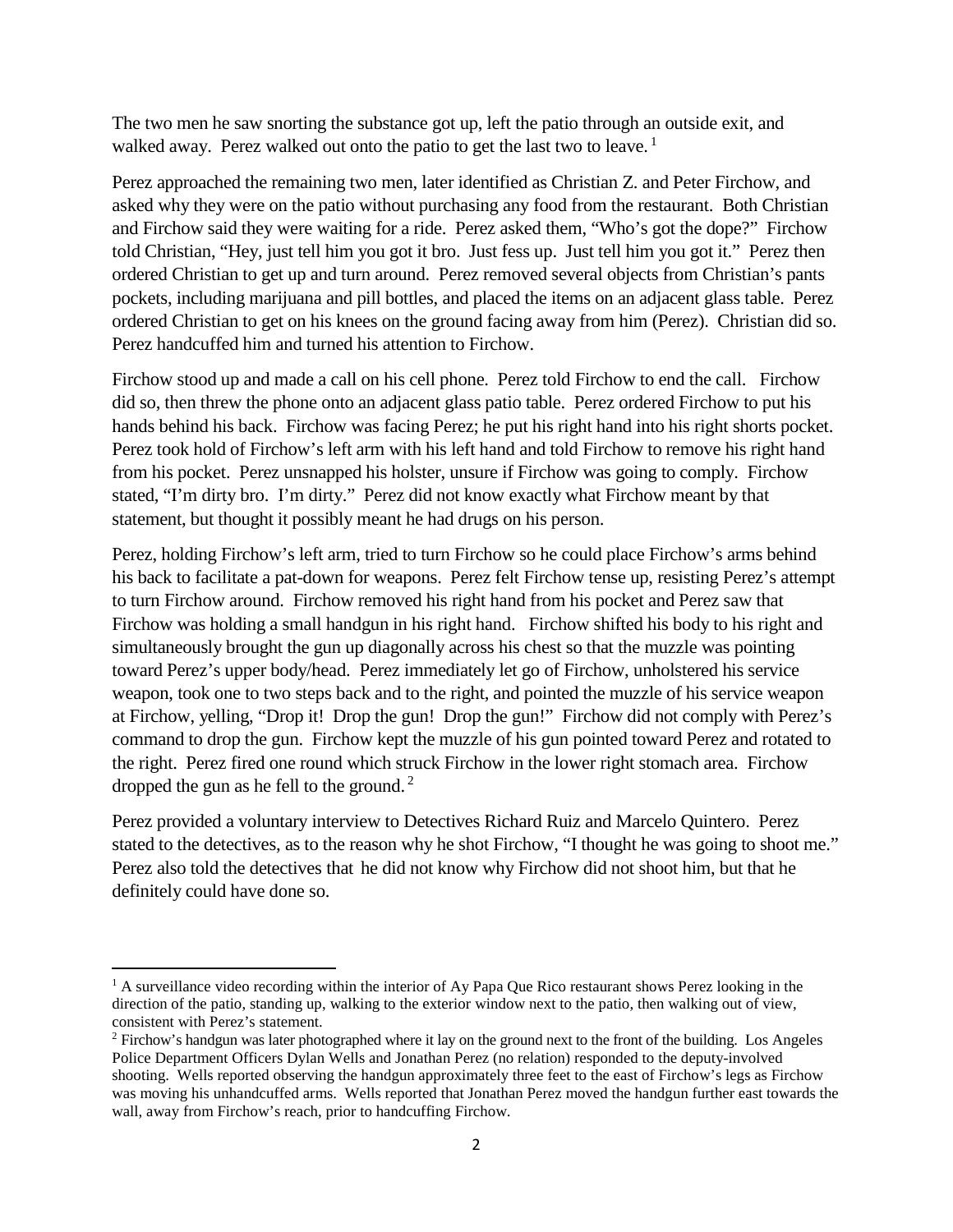

Firchow's firearm recovered from the ground on the patio of Ay Papa Que Rico

Paramedics arrived and transported Firchow to Providence Holy Cross Medical Center. Firchow suffered a gunshot wound to the lower right quadrant of his front torso. Firchow was treated at the hospital and survived his injuries.

Perez was armed with his department issued 9mm caliber Smith & Wesson Model 92F semiautomatic pistol. This firearm has a maximum capacity of sixteen rounds. After this incident, Perez's pistol contained fifteen rounds. One expended casing, matching Perez's service weapon, was located on the ground behind where Perez stood when he shot Firchow.



Expended casing on the ground next to the patio of Ay Papa Que Rico

Firchow's gun was a Jennings, Model J22, .22 caliber semiautomatic handgun. The gun, as well as the magazine located within the magazine well, were examined by Criminalist Philip Teramoto. The chamber was empty. There were six live .22 caliber long rifle cartridges located within the magazine. The firearm was missing a trigger bar assembly. Teramoto determined that the handgun was non-functional.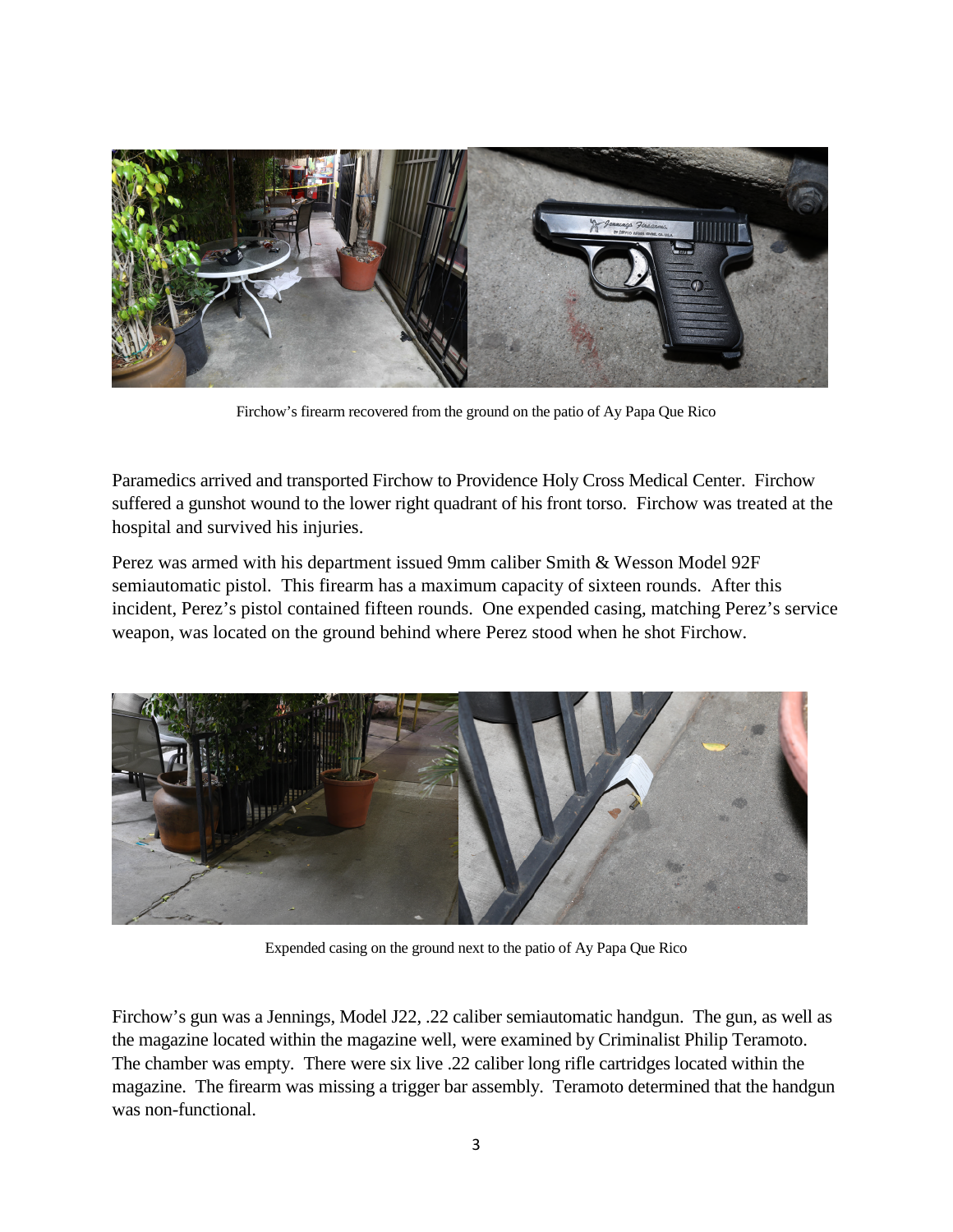No other law enforcement personnel were present to witness what transpired. Perez was not wearing a body-worn video camera. Multiple restaurant employees were interviewed but none witnessed the events preceding the shooting or the actual shooting. One restaurant patron who observed some of the incident was interviewed. Several friends of Firchow who were percipient witnesses did not remain to be interviewed by law enforcement. They were interviewed on later dates regarding their observations.

#### **Video Evidence**

Maria P., Firchow's mother, was not present during the incident, but was later given three videos and one still image of the incident taken by one or more friends of Firchow that she emailed to Ruiz. $3$ 



Still image provided by Maria P*.*

The first video is 59 seconds long.<sup>4</sup> The camera appears to be just outside the patio, and to the south of, Ay Que Papa Rico. The view is of the interior of the patio where Firchow is recorded laying on the ground on his back with his knees bent. Firchow's feet are closest to the camera, his head is furthest away. Christian is in the foreground in front of and to the side of Firchow, on his knees with his hands behind his back, facing the camera. The videographer states, "Hey Peter my boy, you good?" The videographer, with the camera lens facing in the direction he is walking, walks to

<sup>&</sup>lt;sup>3</sup> It is unclear exactly who took the videos. Witness Jacqueline M. also had those videos on her cell phone and showed Ruiz the same videos. She told Ruiz and Quintero that the videographer was either or both a man named "Neci" and/or "Justin."

<sup>&</sup>lt;sup>4</sup> The video is titled "136." The still image, above, appears to be a zoomed-in image from the beginning of the first video.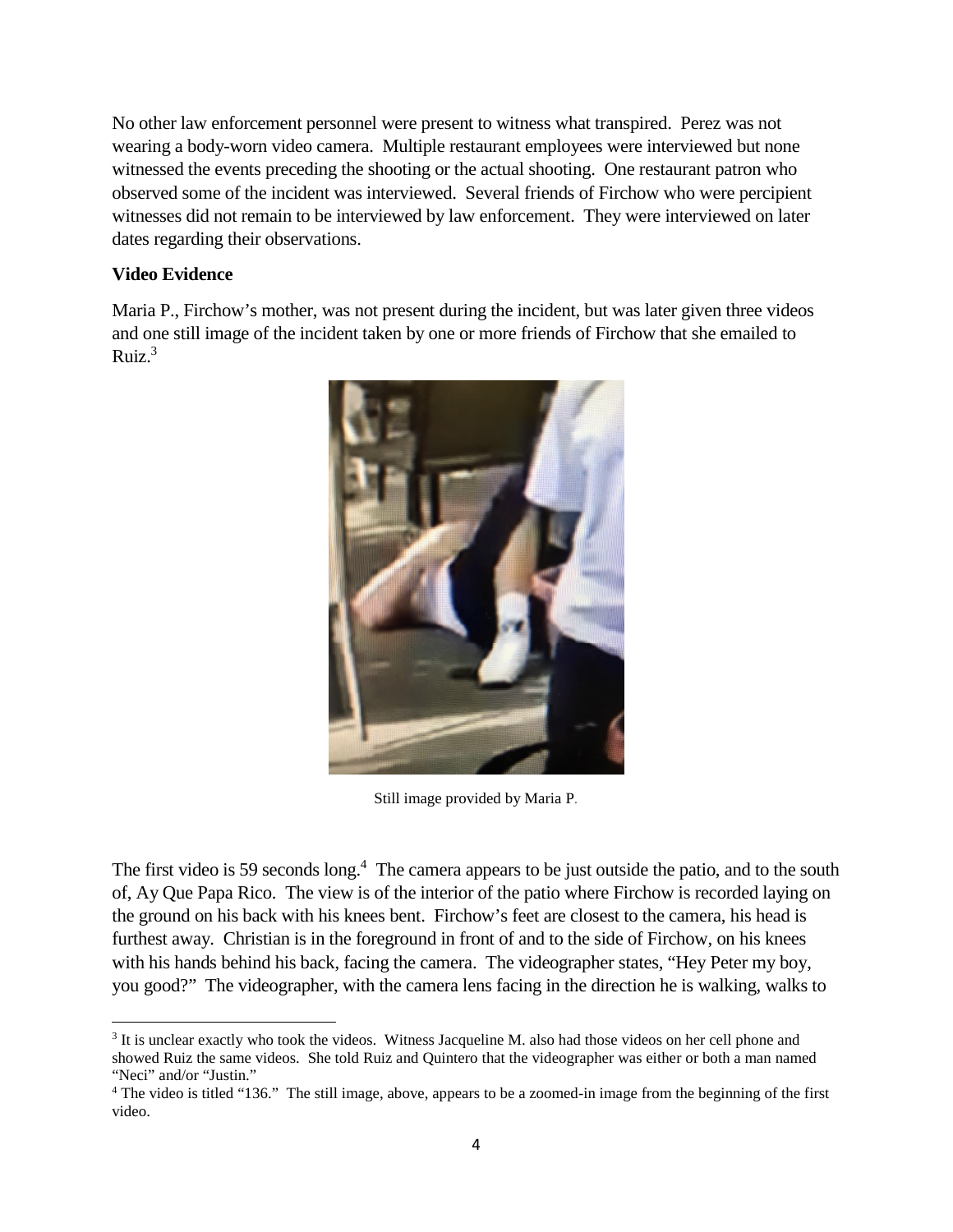the sidewalk, then walks northbound on the sidewalk along the front of the patio. He stops just south of the entrance to the patio with the camera facing the patio, and recorded the back of a deputy standing and facing Firchow. Firchow is in partial side-view on the ground in the same position as before. The deputy yells, "Stay down! Stay down!" The videographer states, "Man, he's trying man. You just shot him." The deputy turns slightly toward the videographer and states, "Shut up. Just move over there." The videographer remains in the same area filming the back of the deputy. The deputy turns sideways toward the camera and yells, "I said move over there!" The videographer steps back slightly south of his prior position. The camera captures the back of the deputy, who is turned facing Firchow again. The videographer goes southbound, walking backward. The camera view is of bushes in front of the patio. He states, "Man bitch ass fool dog." He then moves back to his original position filming Christian and Firchow. The video ends.

The second video is 59 seconds long.<sup>5</sup> It is recorded on the same sidewalk area as the first video. The video, with a siren in the background, is of the back and side of a different male deputy as he is moving in the entrance area to the patio off of the sidewalk. The deputy has his weapon drawn and appears to be scanning the interior patio area. The videographer says, "There's a sergeant right here. He just shot my, my friend. He wasn't even shot. The only thing, right here we seen everything. The cop just shot him. Supposedly saying that he was dangerous." The deputy with his elbow up, parallel to the ground, and his back to the videographer, waves his left hand in a backward motion. The words "Back, back, back, back," are audible. The videographer turned slightly toward the street. His camera partially captured the body of another individual, wearing a blue sweatshirt and a light-colored backpack, holding up a cell phone camera toward another male deputy. That deputy is standing on the sidewalk at the curb line, across from the patio entrance. That deputy (whose head is cut-off from view), begins walking forward toward the videographer and gesticulating toward him with his right arm and hand. The same voice stated, "Get back. Get back. Get back. Move back. Move back over here," as the videographer backed up southbound, and turned the camera toward the entrance to the 98¢ Store. There were several people near the entrance to the 98¢ Store. The videographer turned the camera back northward and filmed that deputy walking northbound on the sidewalk away from him and into the restaurant patio area. The camera then shows the street in front of the restaurant as a black and white police vehicle is driven at an angle on the street in front of the restaurant and stops. A male officer wearing a black uniform gets out of the front passenger-side door and approaches the patio with a black handgun drawn. The words, "All this commotion for nothing," are heard. The video ends.

The third video is 59 seconds long.<sup>6</sup> There is the sound of a siren in the background. The videographer is standing south of the restaurant patio recording into that area. He walks sideways, passing behind a second male wearing a brown shirt and a backward-facing "LA Dodgers" baseball cap holding up a cell phone toward the same area. There are two male police officers wearing black uniforms in the patio area. They are moving around. One points a shotgun at the ground as the other moves toward the restaurant wall area. The camera view of them is partially blocked by bushes. As the videographer is recording their actions, he states, "They shot him in the stomach

<sup>&</sup>lt;sup>5</sup> The video is titled "IMG\_0690.mp4."

 $6$  The video is titled "IMG 0691.mp4."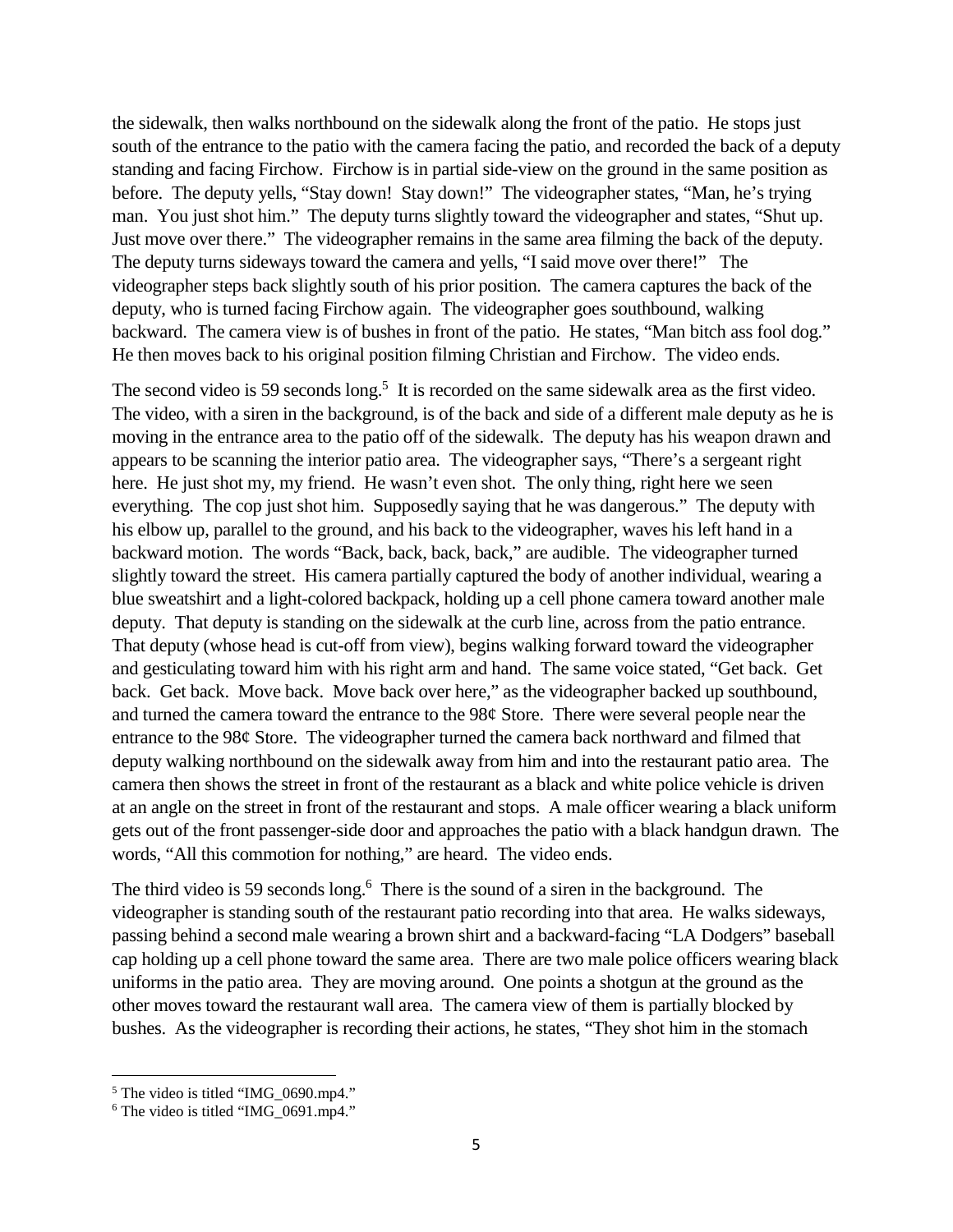[unintelligible] the stomach." The videographer pans to the street where two deputies are standing in the street talking. He states, "The guy that shot him is right there," as he zooms in on the deputy standing on the right. A third deputy walks up to the two deputies as the videographer zooms out. The videographer pans back to the patio area where the two black-uniformed officers are standing. The video ends.

Nicholas D., a restaurant patron who worked in the area, sat behind the deputy eating within the restaurant. He saw the deputy go to the window adjacent to the patio and look outside onto the patio. The deputy seemed calm when he walked outside to the patio. The deputy spoke with the men outside but Nicholas could not hear what exactly was being said. It appeared to him to be an argument. Nicholas heard, "Drop the gun," then a few seconds later heard a gunshot.

Victor G., owner of Valley Liquor Store located directly across the street from Ay Papa Que Rico, was working in the liquor store when he heard a loud "pop." He looked out the front window and saw a deputy pointing a gun at someone he recognized as a local he knew to carry a gun and do drugs.

Christian Z. was interviewed twice by Ruiz and Quintero after waiving his *Miranda* rights. During the first interview on February 13, 2017, Christian said he was with his friend, Firchow, on the patio of Ay Papa Que Rico waiting for a ride, when friends "Ivan" and "Keith" showed up and joined them. Christian initially denied ingesting any cocaine but later admitted that he did. He said Ivan and Keith took key shots of cocaine. Ivan and Keith then walked away. A sheriff's deputy showed up, searched him, and told him to get on his knees. Christian's back was to the deputy and Firchow when he heard Firchow say, "I'm dirty." Christian heard the deputy tell Firchow, "Drop the gun" three to four times before Christian heard one shot.

Shortly after Christian's first interview, a bindle of cocaine was found by transporting Deputy Christopher Conger in the back seat of the patrol car in which Christian had been transported. Ruiz and Quintero again interviewed Christian within *Miranda*. Christian admitted the cocaine was his. The bindle contents tested positive for cocaine. Christian's urine sample also tested positive for cocaine.

Jacqueline M. ("Jackie") told Ruiz and Quintero that she considers Firchow to be like a son. She knows Firchow to carry a .22 caliber small handgun. Early in the day of February 13, 2017, she was with Rasheed, Christian, Firchow, Ivan and Keith at her residence. She drove them to get food while she shopped at the 98¢ Store for candy with Rasheed. They were in the front doorway of that store, which is a few feet away from the Ay Papa Que Rico patio area, when she saw a deputy approach Christian as he sat with Firchow on the patio. The deputy told Christian, "I'm gonna have to search you. I saw what you did." She watched the deputy search Christian and then tell Firchow, "I've got to search you." Firchow turned around as if to walk away, then turned back toward the deputy and stated, "I'm dirty." Firchow put his hand in the front pocket of his basketball shorts and took out both a cell phone and a gun simultaneously. The deputy told Firchow to "Drop the gun" three to four times then shot Firchow once at close range. Jackie left to go pick up her daughter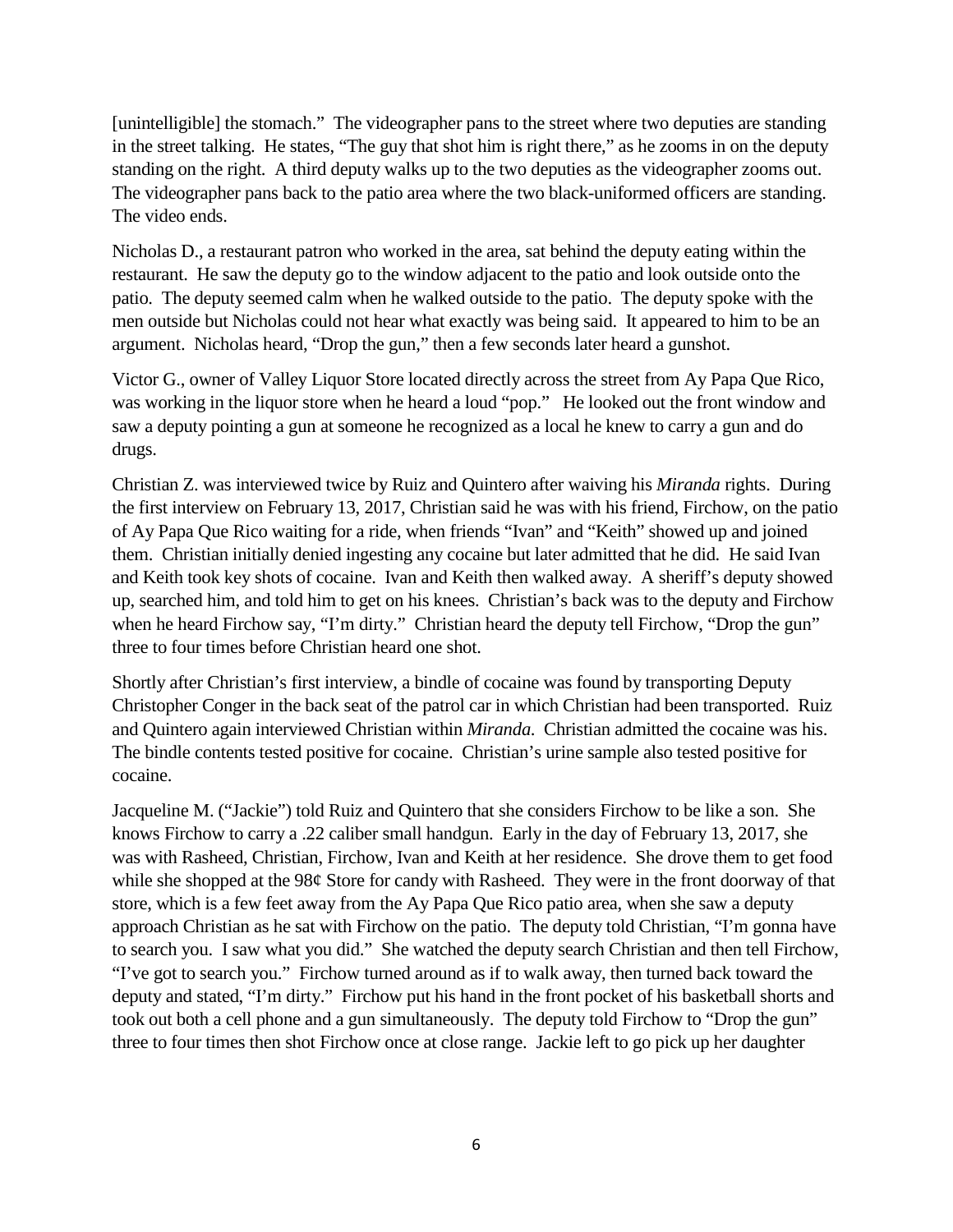from school, but returned later. She did not speak to law enforcement that day. Neci sent her cell phone video clips that show the aftermath of the shooting.<sup>7</sup>

Rasheed W. stated that he was with Jackie, Ivan and Firchow earlier at Jackie's house. Later on, he was with Jackie near the front door of the 98¢ Store. He heard Firchow, who was standing in the adjacent restaurant patio area, say to a deputy that he was "dirty" a couple of times. The deputy said, "Take everything out of your pockets." Firchow removed a cell phone from his right pocket as he was arguing with the deputy. Firchow was standing at an angle to the deputy. Rasheed heard a gunshot, but did not see the deputy fire his gun. Rasheed knew that Firchow carried a gun but never saw it.

Ivan J. stated he and Keith are friends. He met Firchow a couple of days prior to the shooting incident. Ivan stated he did not take a key shot of cocaine on the patio with Keith and Christian. He did not know the deputy was in the restaurant. He and Keith left the location and went to the 98¢ Store. Ivan was standing outside the 98¢ Store with Jackie, Rasheed and Keith when he saw a deputy approach Christian and Firchow and search Christian. Ivan's view was blocked by bushes, but he heard the deputy ask Firchow, "What do you have in your pockets?" Firchow answered, "Naw I'm kinda dirty," and/or "Naw I'm dirty," as he backed away from the deputy. Firchow pulled a cell phone from his pocket and put it on the table. Ivan could not see either the deputy or Firchow holding a gun from where he stood. Ivan heard one gunshot but could not see who fired. Ivan walked to "The Habit," got something to eat, then returned to the shooting scene later. He indicated that he did not speak to law enforcement because he did not "know Firchow like that." (Indicating that they were not sufficiently close).

Keith C. denied taking a key shot of cocaine with Christian and Ivan as he sat at a table in the restaurant patio area. He and Ivan walked away and went to the adjacent 98¢ Store. Keith was standing near the front door of that business with a view of the adjacent restaurant patio. His view was partially blocked by bushes. He could see Christian on his knees with his hands behind his back. He also saw the backs of a deputy and Firchow. Keith heard the deputy yell, "Put it down!" an unknown number of times. He walked away and heard one gun shot. Keith left.

On February 14, 2017, Ruiz and Quintero interviewed Firchow. Firchow stated that he was seated in the front patio area of Ay Que Papa Rico restaurant with his friend Christian and two other men that he refused to name. His three friends were doing key shots of cocaine provided by Christian. Firchow had seen a deputy come into the restaurant earlier. Firchow was armed with a Jennings .22 caliber handgun he had found. The gun had an empty chamber and six rounds in the magazine. The deputy approached him and his friends, asked them who had the drugs, and said, "Be straight with me and I'll let you go." Christian refused to "come clean," and as a result the deputy searched Christian then told Firchow he was going to search him. Firchow grabbed the gun out of his pocket but did not pull it on the deputy. He took the gun out because he was afraid that if the deputy found it, Firchow would be "tossed" (indicating roughed-up). The deputy said, "Drop the gun" then shot him as he was dropping the gun. Firchow stated that he did not intend to kill the deputy, because his

<sup>&</sup>lt;sup>7</sup> Jacqueline M. showed Ruiz the video clips in her possession. They were the same that he had already obtained from Maria P.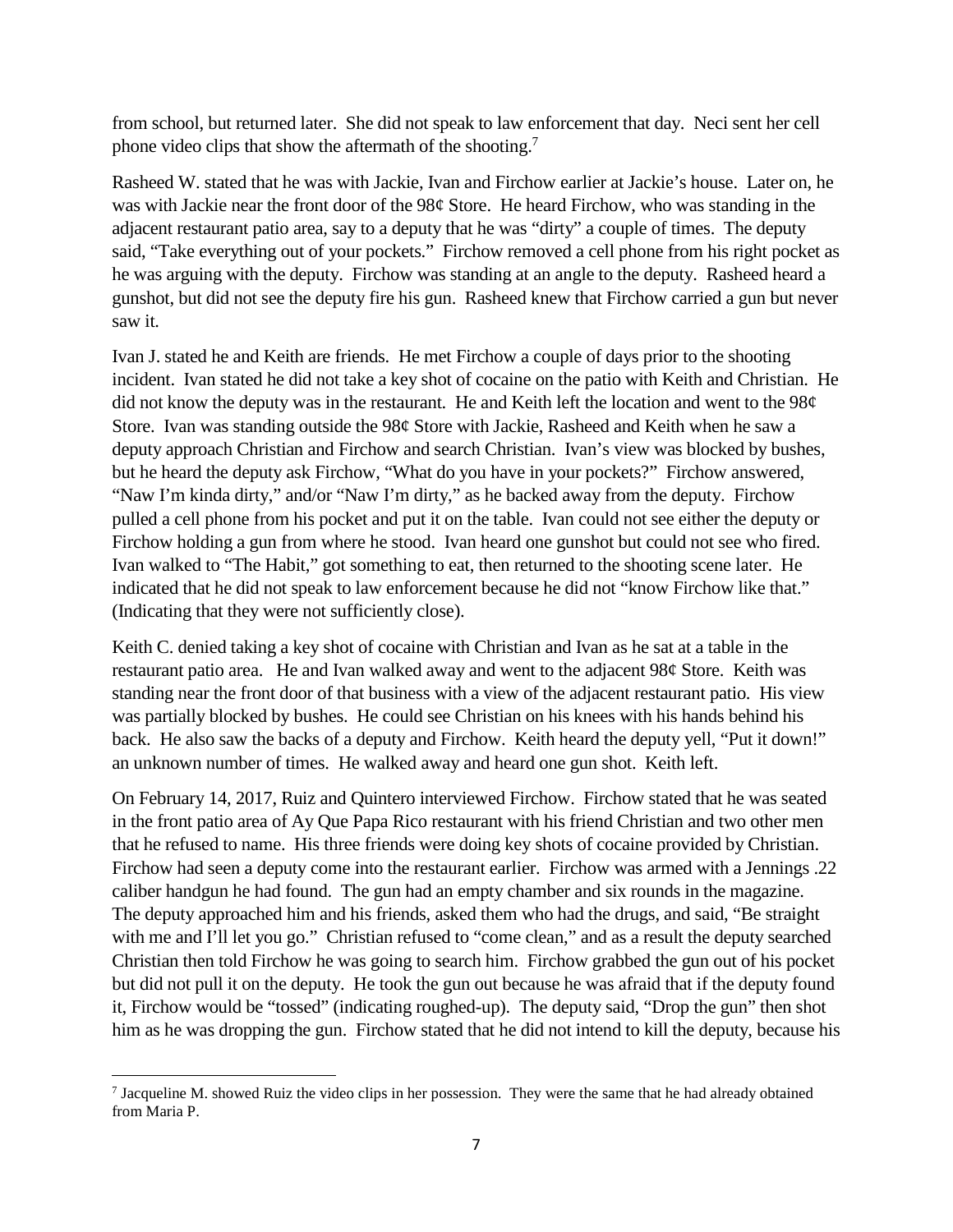sister is dating an LAPD Van Nuys Division officer, and the deputy had more rounds than him. Firchow admitted he was not supposed to have a gun because of his criminal history. The deputy, who he decribed as "polite," did his job and he was not mad at him. Firchow repeatedly blamed Christian for being shot, because Christian did not tell the deputy that he (Christian) had the drugs.

### **LEGAL ANALYSIS**

According to California law, a person acted in lawful self-defense or defense of another if (1) he reasonably believed that he or someone else was in imminent danger of being killed or suffering great bodily injury and (2) he reasonably believed that the immediate use of deadly force was necessary to defend against that danger. CALCRIM No. 505.

"The 'reasonableness' of a particular use of force must be judged from the perspective of a reasonable officer on the scene, rather than the 20/20 vision of hindsight…The calculus of reasonableness must embody allowance for the fact that police officers are often forced to make split-second judgments—in circumstances that are tense, uncertain, and rapidly evolving—about the amount of force that is necessary in a particular situation." Graham v. Connor (1989) 490 U.S. 386, 396-397.

Actual danger is not necessary to justify the use of deadly force in self-defense. If one is confronted by the appearance of danger which one believes, and a reasonable person in the same position would believe, would result in death or great bodily injury, one may act upon those circumstances. The right of self-defense is the same whether the danger is real or merely apparent. People v. Toledo (1948) 85 Cal.App.2d 577.

California law permits any person to use deadly force in self-defense or in the defense of others if he actually and reasonably believed that he or others were in imminent danger of great bodily injury or death. CALCRIM No. 3470; *see also* People v. Randle (2005) 35 Cal.4th 987, 994 (overruled on another ground in People v. Chun (2009) 45 Cal.4th 1172, 1201); People v. Humphrey (1996) 13 Cal.4th 1073, 1082. In protecting himself or another, a person may use all the force which he believes reasonably necessary and which would appear to a reasonable person, in the same or similar circumstances, to be necessary to prevent the injury which appears to be imminent. CALCRIM No. 3470. If the person's beliefs were reasonable, the danger does not need to have actually existed. Id*.*

A police officer may use reasonable force to effect an arrest, prevent escape, or overcome resistance of a person the officer believes has committed a crime. Penal Code section 835a. An officer "may use all the force that appears to him to be necessary to overcome all resistance, even to the taking of life; [an officer is justified in taking a life if] the resistance [is] such as appears to the officer likely to inflict great bodily injury upon himself or those acting with him." People v. Mehserle (2012) 206 Cal.App.4th 1125, 1146.

In the instant matter, Firchow was holding a loaded handgun with the muzzle pointed toward Perez's upper body/head. Despite numerous commands to drop the gun, Firchow continued to hold the gun with the muzzle pointed in Perez's direction. Reasonably fearing for his life, Perez fired